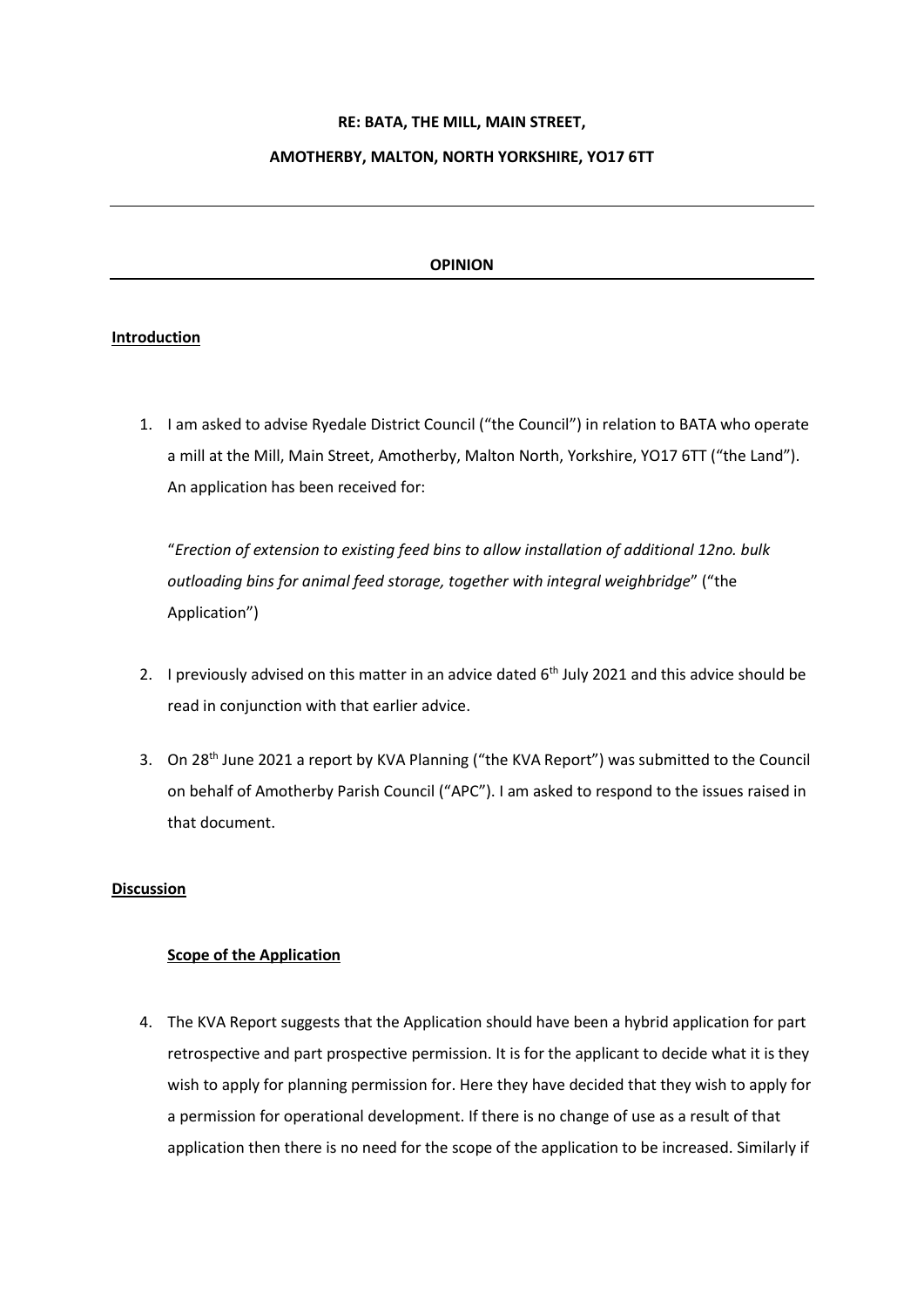there is no existing unauthorised change of use on the Land then there would be no reason for the Council to suggest that the scope of the Application is insufficient.

# **Intensification**

- 5. The correct legal approach to the issue of intensification is set out in my previous advice. Whether or not there has been a change in use as a result of intensification is a matter of planning judgment to be exercised in accordance with the relevant legal principles.
- 6. I note that in the KVA Report there is little justification set out to support an opinion that there has been a change of use by way of intensification, it is more of an assertion that is not supported by evidence. For example: there is no identification of what the extant lawful use of the Land would be; there is no detailed breakdown comparing the current use of the Land to that lawful use which details what has changed and why it is materially different; and there is no attempt to categorise what the use of the Land is now.

### **Perception as a material consideration**

7. The KVA Report states:

"*Judicial cognisance of harm in the planning context has recently altered significantly. There is an emerging pattern that harm means 'genuinely perceived' rather than 'actual' (or even 'significant') harm, and that the decision-maker has a duty to take into account the perception of harm as a material consideration - although the weight to be attached to that factor is for the decision maker, acting reasonably, to determine. See e.g., on this issue and that of the subjective meaning of harm, R v. Tandridge DC ex p Mohammed Al Fayed [2000] JPL 604*."

8. I do not agree with the suggestion that there has been recent significant change to the meaning of harm in the planning context. However, it is right that in some circumstances a public perception of harm can be a material consideration. Whether in any given case, public concern is a material consideration that should be taken into account is a matter of planning judgment and the weight to be attached to it is similarly a matter of planning judgment.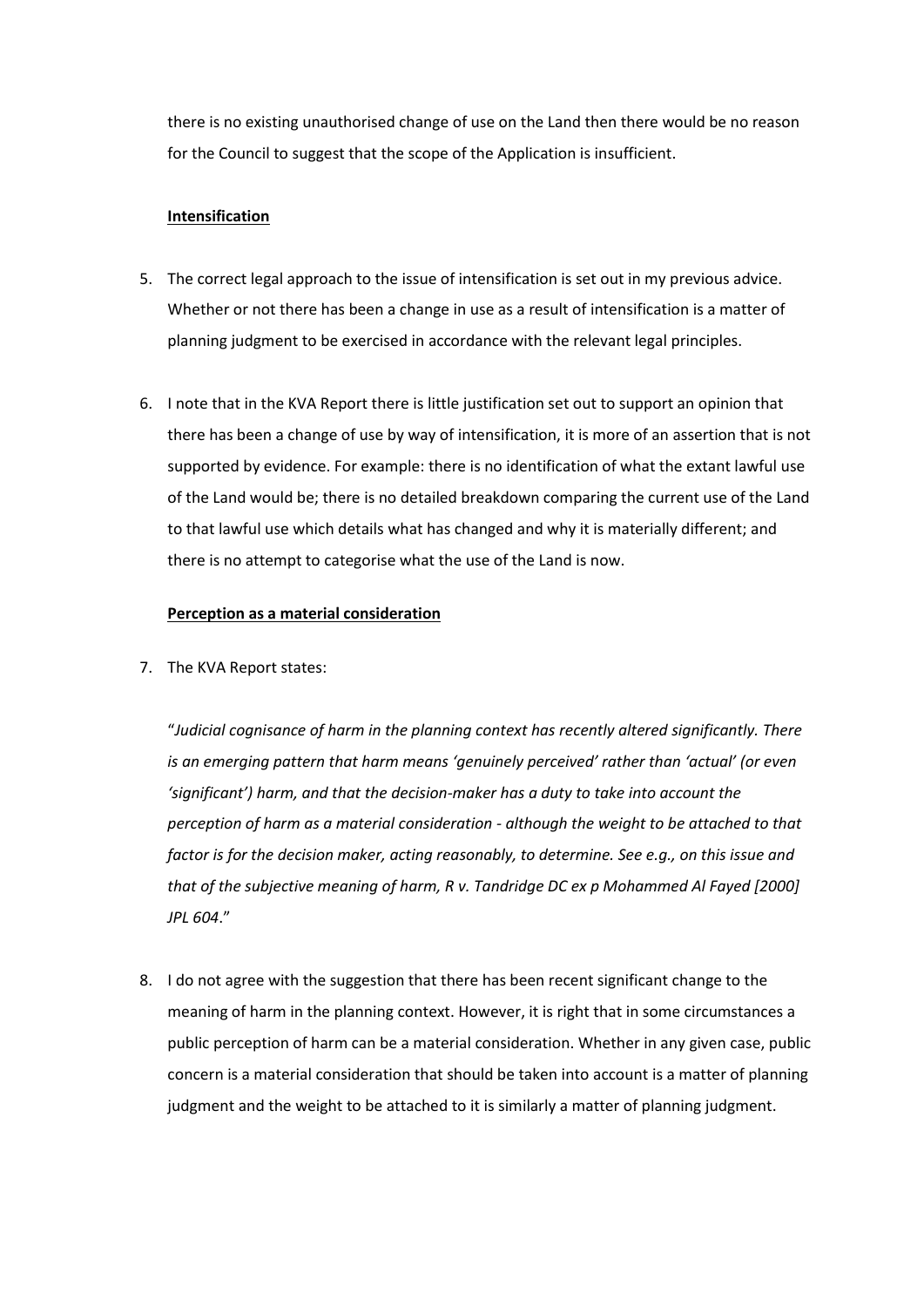9. The words of Glidewell LJ in *Gateshead MBC v Secretary of State for the Environment* [1994] 1 P.L.R. 85 at 95 who said:

"*Public concern is, of course, and must be recognised by the Secretary of State to be, a material consideration for him to take into account. But if in the end that public concern is not justified, it cannot be conclusive. If it were, no industrial development—indeed very little development of any kind—would ever be permitted*"

10. It is crucial to bear in mind that when determining the Application, the relevant material considerations that arise are those that stem from the Application itself. If there is a generalised concern about the existing use of the Land that is a separate matter to what can be considered as part of the Application. The Application is for a specific development and the material considerations relating to it are the land use consequences are those that arise specifically from that Application.

#### **Noise**

11. The KVA Report sets out at length the relevant noise policies contained in both local and national policy and guidance. These policies and guidance will be familiar to the Council and are not particularly controversial. The issue is instead to what extent are they relevant to the determination of the Application. Again, this is limited by the scope of the Application. The Application does not relate to the Land as a whole and does not seek to bring about a change of use. It is for a specific form of operational development and the relevant material considerations for the determination of the Application are those which stem from that Application.

### **Conclusion**

12. The KVA Report does not raise anything that causes me to revise the Opinion I have previously provided. The points raised by the KVA Report are ultimately quite narrow and in my opinion do not raise any issues that undermine the approach that has been taken by